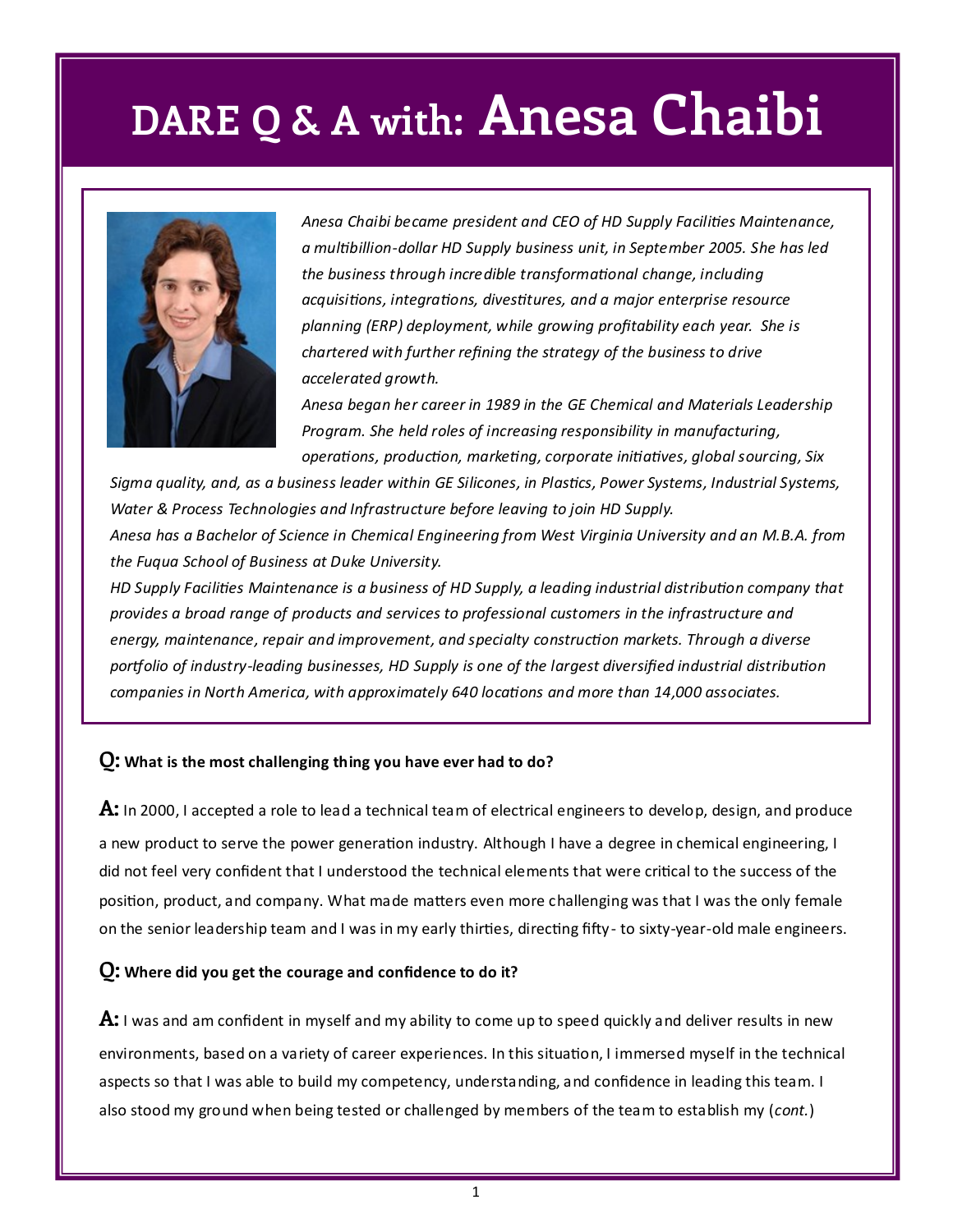## **DARE Q & A with: Anesa Chaibi**

**A:** (*cont.*) credibility and authority in this leadership position. It was challenging, but I never let any frustrations show, and in the end, failure was not an option. We prevailed and developed a quality product and delivered it to market in only nine months, which is a very aggressive cycle time for a highly engineered product and a significant accomplishment.

#### **Q: What is the biggest mistake you have ever made? What did you learn and how did you recover?**

**A:** I jumped at the opportunity to join a startup, and I was instrumental in "bootstrapping" the business. There were three thirty-year-olds (including me) at the helm of the newly established company, and the macroeconomic environment shifted very quickly, and thus we missed the window to successfully enter the market. Ultimately, I ended up shutting down the business, shelving the products, and placing all of the business's top talent in other roles before I moved on to my next position. Despite the collective capability, passion, and commitment, the business failed. However, I walked away with a tremendous learning experience and the understanding that life does go on, that you have to take risks and big swings to push yourself out of your comfort zone. I have found that the benefit of pushing myself is discovering there are

**"To accelerate your learning and development, pursue opportunities and roles that seem really hard and that others don't want."**

always things to learn from each experience (good and bad), regardless of succeeding or failing.

**Q: If you had a young woman you cared deeply about entering the workforce today, what single piece of advice would you have for her?**

**A:** Believe in yourself and take risks! If you don't, you won't reach your full potential!

**Q: What advice do you have for building self-confidence?**

**A:** Test yourself and grow by taking risks. To accelerate your learning

and development, pursue opportunities and roles that seem really hard and that others don't want. Whether you succeed, fail, or end up with something in between, be tenacious. Make connections and be respectful of others. Inspire those you work with, and lead them to be their very best.

#### **Q: What is your greatest fear today?**

**A:** That the number of women in large operating roles or board positions does not improve in the (*cont.*)